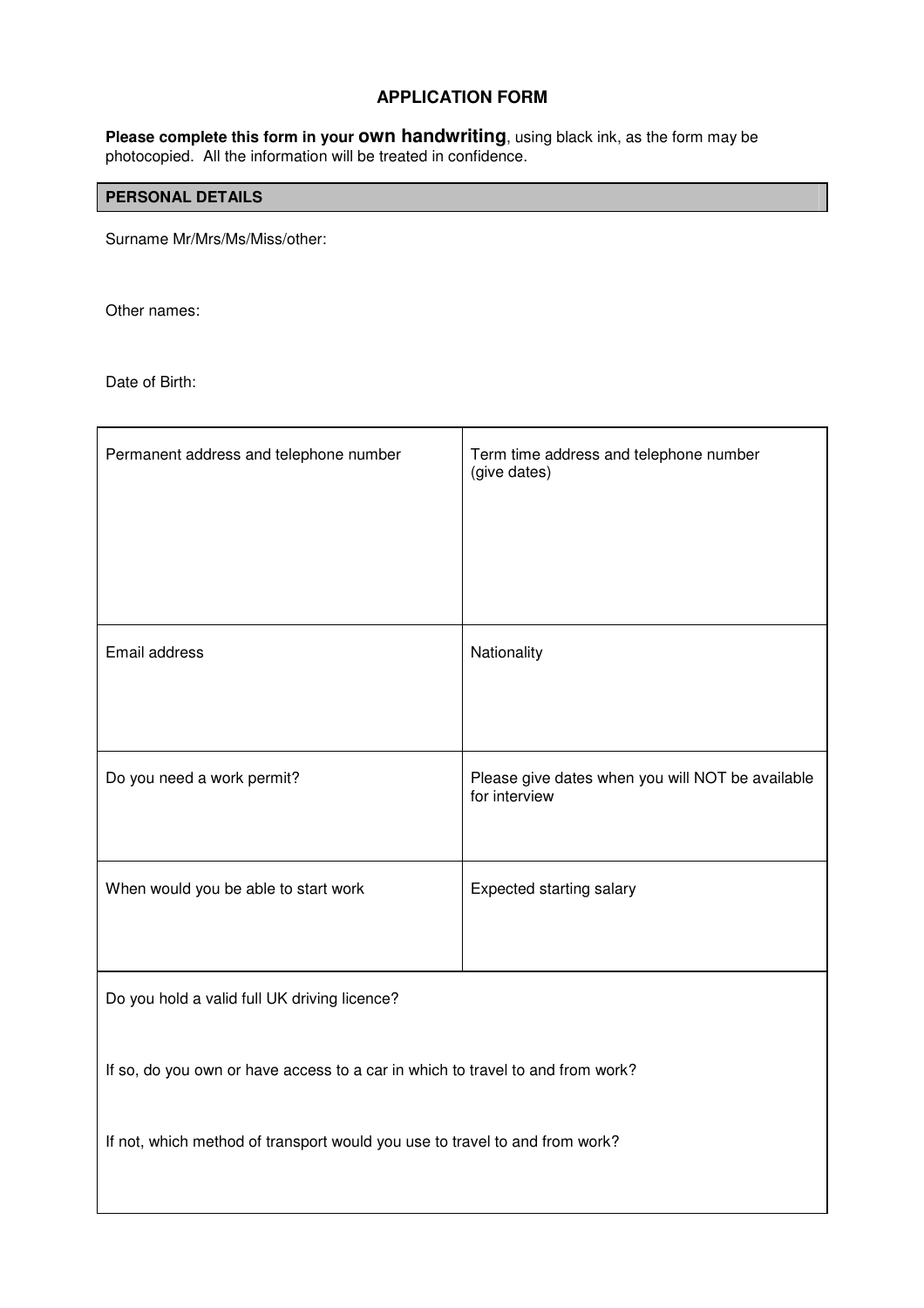# **EDUCATION**

### **SECONDARY EDUCATION**

| Schools/colleges attended                                     | From | To |
|---------------------------------------------------------------|------|----|
|                                                               |      |    |
|                                                               |      |    |
| Examinations - Please list all attempts including<br>failures |      |    |

| <b>Date</b> | Level | Subject | Grade | <b>Date</b> | Level | Subject | Grade |
|-------------|-------|---------|-------|-------------|-------|---------|-------|
|             |       |         |       |             |       |         |       |
|             |       |         |       |             |       |         |       |
|             |       |         |       |             |       |         |       |
|             |       |         |       |             |       |         |       |
|             |       |         |       |             |       |         |       |
|             |       |         |       |             |       |         |       |
|             |       |         |       |             |       |         |       |

|  | What positions of responsibility did you hold? Eg sports captain, prefect |
|--|---------------------------------------------------------------------------|

and an

### **HIGHER EDUCATION**

 $\mathbf{r}$ 

| University/college attended | <b>From</b>               | To | Result or class of degree<br>obtained/expected |
|-----------------------------|---------------------------|----|------------------------------------------------|
| <b>Course title</b>         | <b>Principal subjects</b> |    | Results to date eg Part 1                      |

What exemptions, if any, do you expect to claim from the Foundation stage conversion course?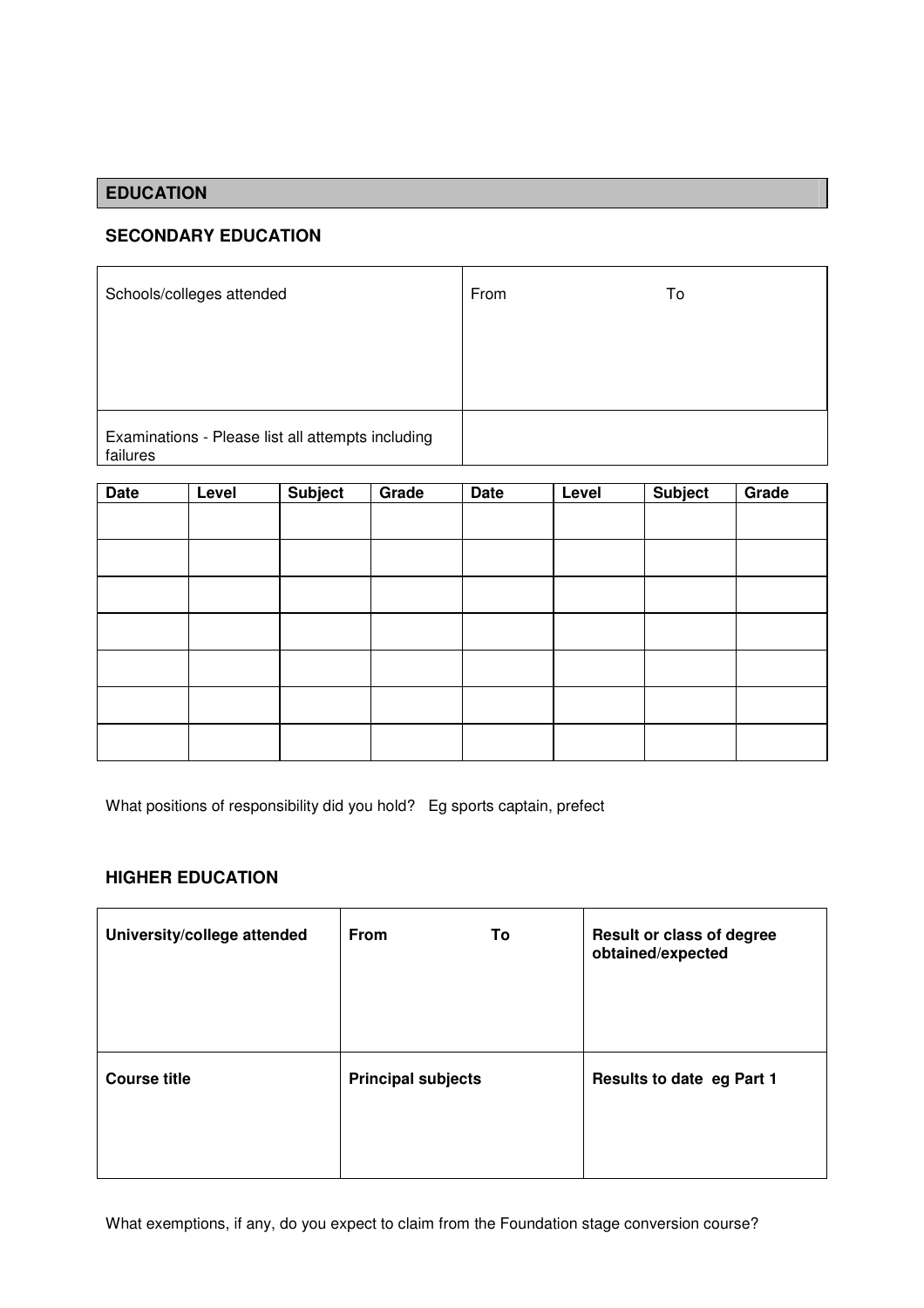## **OTHER QUALIFICATIONS/SKILLS/EXPERIENCE**

Eg fluency in languages, prizes or awards gained, details of residence or travel abroad

## **LEISURE INTEREST**

Indicate the activities in which you are/were involved and details of any offices held.

### **EMPLOYMENT**

Previous employment, vacation jobs or work experience

| Employer's name | <b>Brief descriptions of duties</b> | Dates/From | $\overline{\mathsf{To}}$ |
|-----------------|-------------------------------------|------------|--------------------------|
|                 |                                     |            |                          |
|                 |                                     |            |                          |
|                 |                                     |            |                          |
|                 |                                     |            |                          |
|                 |                                     |            |                          |
|                 |                                     |            |                          |
|                 |                                     |            |                          |
|                 |                                     |            |                          |
|                 |                                     |            |                          |
|                 |                                     |            |                          |
|                 |                                     |            |                          |
|                 |                                     |            |                          |
|                 |                                     |            |                          |
|                 |                                     |            |                          |
|                 |                                     |            |                          |
|                 |                                     |            |                          |
|                 |                                     |            |                          |
|                 |                                     |            |                          |
|                 |                                     |            |                          |